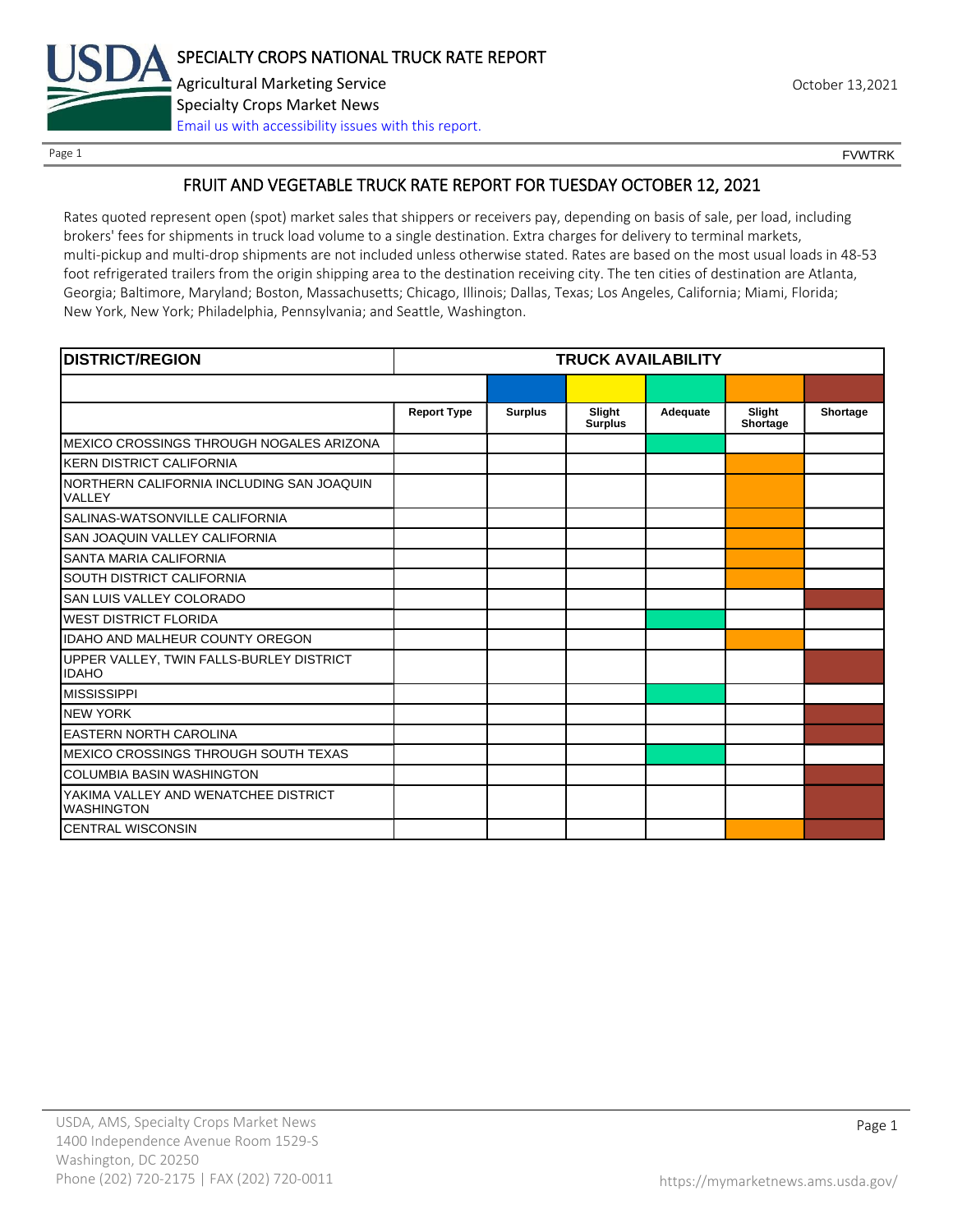

# PRICES FOR TUESDAY OCTOBER 12, 2021

In areas where rates are based on package rates, per-load rates were derived by multiplying the package rate by the number of packages in the most usual load in a 48-53 foot trailer.

## PERCENTAGE OF CHANGE FROM TUESDAY OCTOBER 5, 2021 SHOWN IN ()

#### MEXICO CROSSINGS THROUGH NOGALES ARIZONA

#### --CUCUMBERS, SQUASH AND WATERMELONS

|              |          | RANGE     | <b>MOSTLY</b> |  |
|--------------|----------|-----------|---------------|--|
| Atlanta      | Adequate | 6500-6700 |               |  |
| Baltimore    | Adequate | 7200-7400 |               |  |
| Boston       | Adequate | 8000-8400 |               |  |
| Chicago      | Adequate | 4400-5400 | 4500-4700     |  |
| Dallas       | Adequate | 3500-3700 |               |  |
| Los Angeles  | Adequate | 1200-1400 |               |  |
| Miami        | Adequate | 7300-7500 |               |  |
| New York     | Adequate | 7800-8000 |               |  |
| Philadelphia | Adequate | 7500-7800 |               |  |

#### KERN DISTRICT CALIFORNIA

#### --CARROTS AND GRAPES

|               |                 | RANGE       | <b>MOSTLY</b> |        |
|---------------|-----------------|-------------|---------------|--------|
| Atlanta       | Slight Shortage | 8800-10600  | 9500-10400    | $(+1)$ |
| Baltimore     | Slight Shortage | 9900-12600  | 11400-12500   | (0)    |
| Boston        | Slight Shortage | 10800-12700 | 11500-12300   | (0)    |
| <b>Dallas</b> | Slight Shortage | 5700-7300   | 6200-7000     | $(+1)$ |
| New York      | Slight Shortage | 10600-12200 | 11500-12200   | (0)    |
| Philadelphia  | Slight Shortage | 10000-13500 | 10400-12700   | (0)    |

## NORTHERN CALIFORNIA INCLUDING SAN JOAQUIN VALLEY

#### --PEARS

|                                |                 | RANGE       | MOSTLY      |     |
|--------------------------------|-----------------|-------------|-------------|-----|
| Boston                         | Slight Shortage | 10000-12000 | 11500-11500 | (0) |
| Los Angeles                    | Slight Shortage | 1800-2450   |             | (0) |
| Philadelphia                   | Slight Shortage | 11000-11000 |             | (0) |
| SALINAS-WATSONVILLE CALIFORNIA |                 |             |             |     |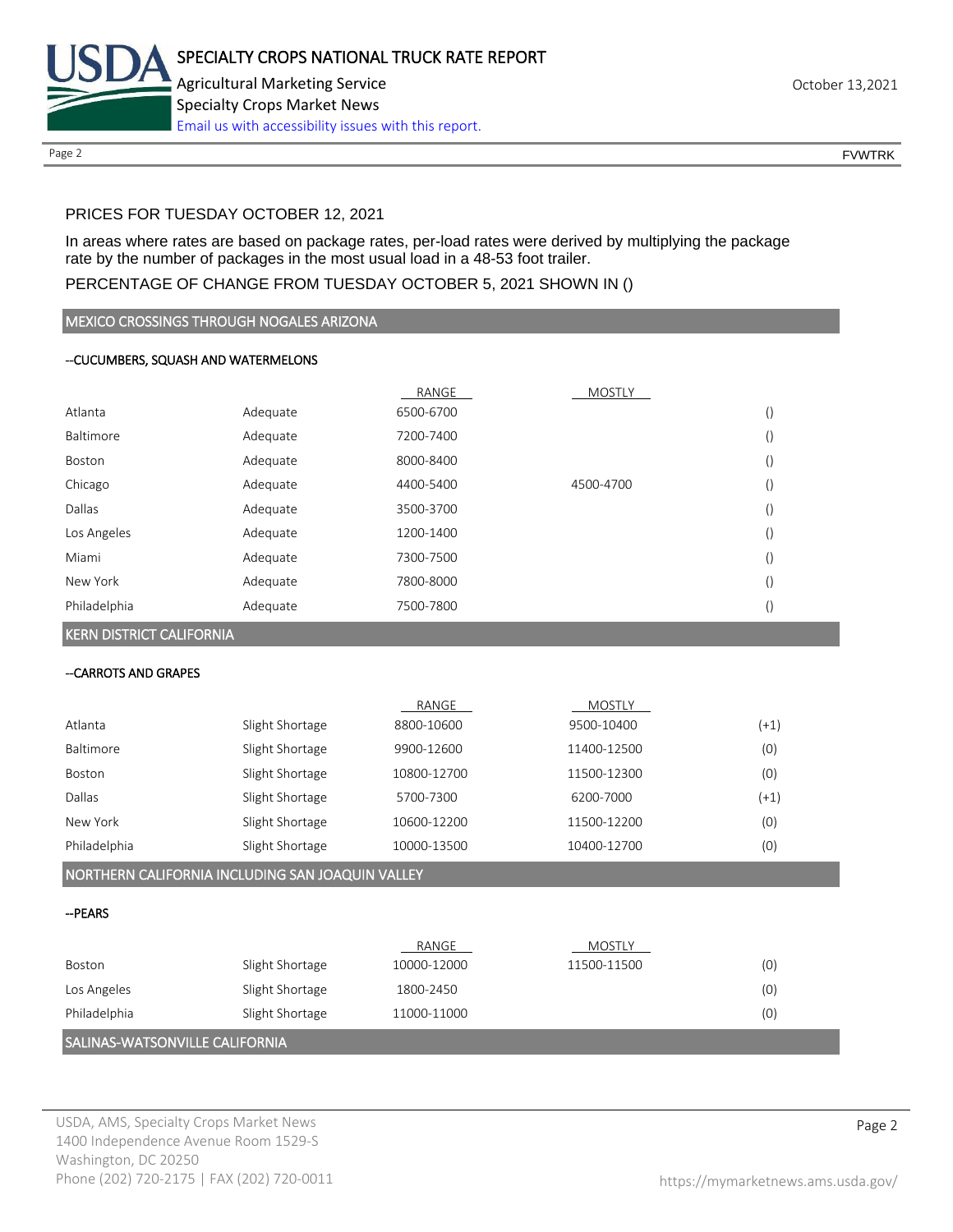

|                           | <b>Specialty Crops Market News</b><br>Email us with accessibility issues with this report.                              |                    |                     |               |  |
|---------------------------|-------------------------------------------------------------------------------------------------------------------------|--------------------|---------------------|---------------|--|
| Page 3                    |                                                                                                                         |                    |                     | <b>FVWTRK</b> |  |
| <b>ROMAINE</b>            | --BROCCOLI, CAULIFLOWER, CELERY, LETTUCE, BOSTON, LETTUCE, GREEN LEAF, LETTUCE, ICEBERG, LETTUCE, RED LEAF AND LETTUCE, |                    |                     |               |  |
|                           |                                                                                                                         | RANGE              | MOSTLY              |               |  |
| Atlanta                   | Slight Shortage                                                                                                         | 7500-9900          | 9300-9800           | $(+1)$        |  |
| Baltimore                 | Slight Shortage                                                                                                         | 10300-11700        | 10500-11200         | (0)           |  |
| Boston                    | Slight Shortage                                                                                                         | 10600-12800        | 11600-11900         | (0)           |  |
| Chicago                   | Slight Shortage                                                                                                         | 7500-9000          | 8400-9000           | $(+1)$        |  |
| Dallas                    | Slight Shortage                                                                                                         | 6000-7500          | 6900-7500           | $(+1)$        |  |
| Miami                     | Slight Shortage                                                                                                         | 10400-12100        | 10600-11000         | (0)           |  |
| Philadelphia              | Slight Shortage                                                                                                         | 10200-11800        | 10500-11200         | (0)           |  |
|                           | SAN JOAQUIN VALLEY CALIFORNIA                                                                                           |                    |                     |               |  |
| -GRAPES                   |                                                                                                                         |                    |                     |               |  |
| Atlanta                   | Slight Shortage                                                                                                         | RANGE<br>8400-9400 | MOSTLY<br>8600-8900 | $(+1)$        |  |
| Baltimore                 | Slight Shortage                                                                                                         | 9800-10800         | 10000-10300         | (0)           |  |
| Chicago                   | Slight Shortage                                                                                                         | 7800-8900          | 7900-8500           | (0)           |  |
| Dallas                    | Slight Shortage                                                                                                         | 7000-7900          | 7000-7500           | $(+3)$        |  |
| SANTA MARIA CALIFORNIA    |                                                                                                                         |                    |                     |               |  |
|                           | --LETTUCE, GREEN LEAF, LETTUCE, ICEBERG, LETTUCE, RED LEAF, LETTUCE, ROMAINE, BROCCOLI, CAULIFLOWER AND CELERY          |                    |                     |               |  |
|                           |                                                                                                                         | RANGE              | <b>MOSTLY</b>       |               |  |
| Atlanta                   | Slight Shortage                                                                                                         | 8400-10000         | 8800-9600           | $(+1)$        |  |
| Baltimore                 | Slight Shortage                                                                                                         | 10400-11600        | 10600-11000         | (0)           |  |
| Boston                    | Slight Shortage                                                                                                         | 11300-12900        | 11900-12500         | (0)           |  |
| Chicago                   | Slight Shortage                                                                                                         | 7000-8900          | 7200-8000           | $(+1)$        |  |
| Dallas                    | Slight Shortage                                                                                                         | 5800-7400          | 5900-6900           | $(-1)$        |  |
| New York                  | Slight Shortage                                                                                                         | 10500-12300        | 10900-12000         | (0)           |  |
| Philadelphia              | Slight Shortage                                                                                                         | 10100-11700        | 10600-11600         | (0)           |  |
| SOUTH DISTRICT CALIFORNIA |                                                                                                                         |                    |                     |               |  |
|                           | --AVOCADOS, GRAPEFRUIT, LEMONS AND ORANGES                                                                              |                    |                     |               |  |
|                           |                                                                                                                         | RANGE              | <b>MOSTLY</b>       |               |  |
| Atlanta                   | Slight Shortage                                                                                                         | 8600-9600          | 8800-9300           | $(+2)$        |  |
| Baltimore                 | Slight Shortage                                                                                                         | 10000-11300        | 10100-10700         | $(+3)$        |  |
| Boston                    | Slight Shortage                                                                                                         | 10700-11700        | 10800-11300         | $(+1)$        |  |
| Chicago                   | Slight Shortage                                                                                                         | 8000-9100          | 8300-8900           | $(+2)$        |  |
| Dallas                    | Slight Shortage                                                                                                         | 7600-8500          | 7600-8100           | (0)           |  |

Miami Slight Shortage 10500-11500 10700-11200 (+1)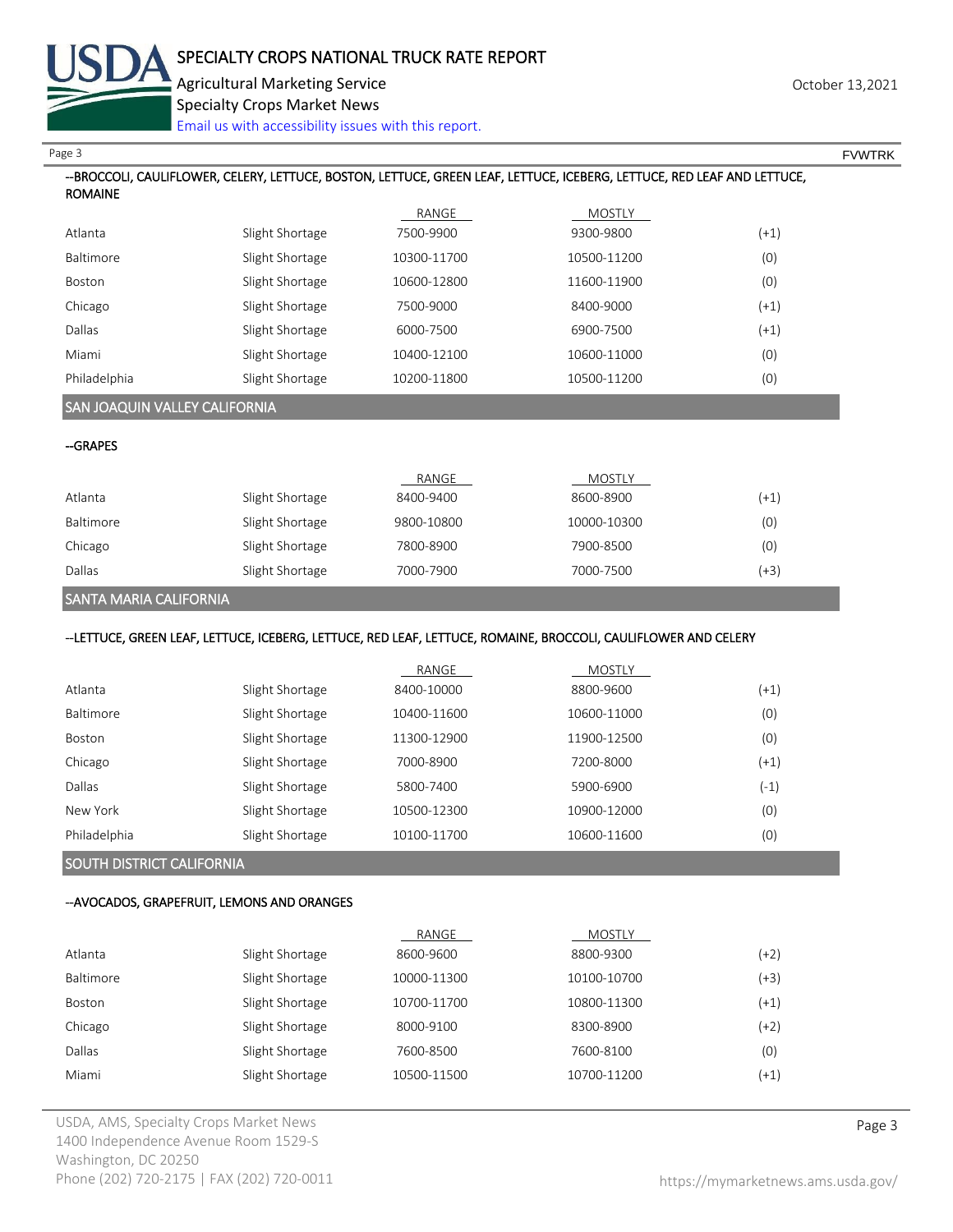

# SPECIALTY CROPS NATIONAL TRUCK RATE REPORT

Agricultural Marketing Service **Agricultural Marketing Service** Agricultural Marketing Service

Specialty Crops Market News

[Email us with accessibility issues with this report.](mailto:mars@ams.usda.gov?subject=508%20Inquiry/Report)

| Page 4       |                 |             |             |           | <b>FVWTRK</b> |
|--------------|-----------------|-------------|-------------|-----------|---------------|
| New York     | Slight Shortage | 10400-11400 | 10500-11000 | $(+1, 1)$ |               |
| Philadelphia | Slight Shortage | 10100-11300 | 10300-10900 | $(+1)$    |               |
| Seattle      | Slight Shortage | 5700-6500   | 5700-6200   | (0)       |               |

# SAN LUIS VALLEY COLORADO

#### --POTATOES

|              |          | RANGE     | <b>MOSTLY</b> |     |
|--------------|----------|-----------|---------------|-----|
| Atlanta      | Shortage | 3600-3825 |               | (0) |
| Baltimore    | Shortage | 5625-6075 |               | (0) |
| Boston       | Shortage | 5850-5975 |               | (0) |
| Chicago      | Shortage | 2925-3150 |               | (0) |
| Dallas       | Shortage | 2250-2475 |               | (0) |
| New York     | Shortage | 5850-6300 |               | (0) |
| Philadelphia | Shortage | 5850-6300 |               | (0) |
|              |          |           |               |     |

# WEST DISTRICT FLORIDA

# --TOMATOES, TOMATOES, CHERRY, TOMATOES, GRAPE TYPE AND TOMATOES, PLUM TYPE

|                  |          | RANGE     | <b>MOSTLY</b> |        |
|------------------|----------|-----------|---------------|--------|
| Atlanta          | Adequate | 1050-1100 |               | (-2)   |
| <b>Baltimore</b> | Adequate | 2400-2500 |               | (-8)   |
| Boston           | Adequate | 3900-4000 |               | $(+4)$ |
| Chicago          | Adequate | 2000-2200 |               | $(+5)$ |
| New York         | Adequate | 3400-3600 |               | $(+3)$ |
| Philadelphia     | Adequate | 2900-3100 |               | $(+7)$ |

# IDAHO AND MALHEUR COUNTY OREGON

## --ONIONS, DRY

|              |                 | RANGE      | <b>MOSTLY</b> |     |
|--------------|-----------------|------------|---------------|-----|
| Atlanta      | Slight Shortage | 6800-7650  |               | (0) |
| Baltimore    | Slight Shortage | 7863-8500  |               | (0) |
| Boston       | Slight Shortage | 8925-9775  |               | (0) |
| Chicago      | Slight Shortage | 5100-5525  |               | (0) |
| Dallas       | Slight Shortage | 5100-5950  |               | (0) |
| Los Angeles  | Slight Shortage | 2125-2550  |               | (0) |
| Miami        | Slight Shortage | 8500-10200 |               | (0) |
| New York     | Slight Shortage | 8713-9350  |               | (0) |
| Philadelphia | Slight Shortage | 7863-8925  |               | (0) |

# UPPER VALLEY, TWIN FALLS-BURLEY DISTRICT IDAHO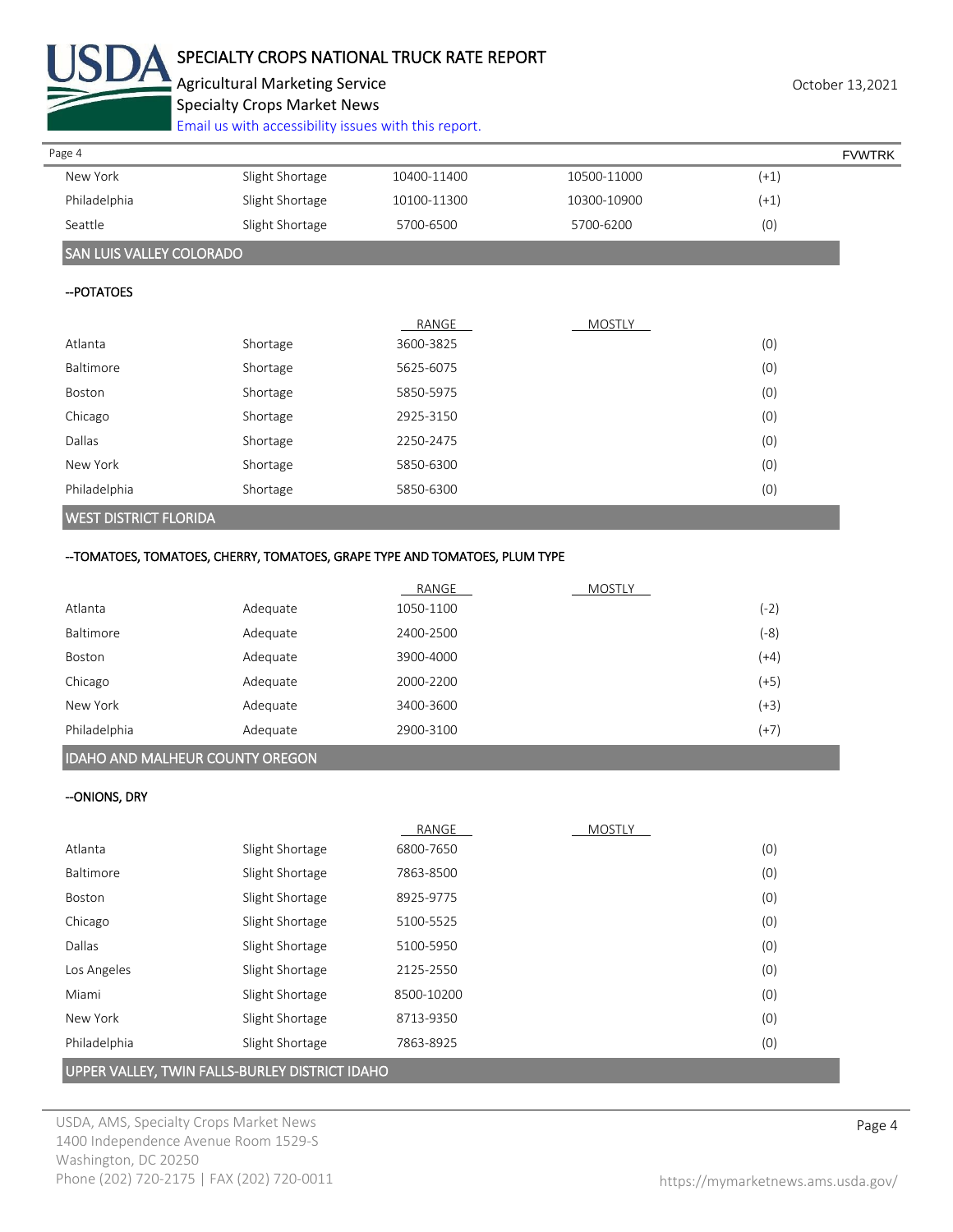

Agricultural Marketing Service **Agricultural Marketing Service** Agricultural Marketing Service

Specialty Crops Market News

[Email us with accessibility issues with this report.](mailto:mars@ams.usda.gov?subject=508%20Inquiry/Report)

Page 5 FOUNTRK And the set of the set of the set of the set of the set of the set of the set of the set of the set of the set of the set of the set of the set of the set of the set of the set of the set of the set of the s

| -- POTATOES                   |          |           |               |         |
|-------------------------------|----------|-----------|---------------|---------|
|                               |          | RANGE     | <b>MOSTLY</b> |         |
| Atlanta                       | Shortage | 6500-7600 |               | (0)     |
| Baltimore                     | Shortage | 8000-9000 |               | (0)     |
| Boston                        | Shortage | 8500-9000 |               | (0)     |
| Chicago                       | Shortage | 4500-5500 | 5000          | (0)     |
| Dallas                        | Shortage | 4500-5200 |               | (0)     |
| Los Angeles                   | Shortage | 2500-3500 | 2500          | (0)     |
| Miami                         | Shortage | 8500-9000 |               | (0)     |
| New York                      | Shortage | 8000-9000 |               | (0)     |
| Philadelphia                  | Shortage | 8500-9000 | 8500          | (0)     |
| <b>MISSISSIPPI</b>            |          |           |               |         |
| -- SWEET POTATOES             |          |           |               |         |
|                               |          | RANGE     | <b>MOSTLY</b> |         |
| Atlanta                       | Adequate | 1300-1600 |               | (0)     |
| Chicago                       | Adequate | 1800-2600 | 2000-2400     | (0)     |
| Dallas                        | Adequate | 2200-2800 | 2600-2800     | (0)     |
| <b>NEW YORK</b>               |          |           |               |         |
| -- APPLES                     |          |           |               |         |
|                               |          | RANGE     | <b>MOSTLY</b> |         |
| Atlanta                       | Shortage | 3500-4000 |               | (0)     |
| Baltimore                     | Shortage | 1800-2000 |               | $(+12)$ |
| Boston                        | Shortage | 2200-3000 | 2500-2800     | (0)     |
| Miami                         | Shortage | 5000-6000 | 5500-6000     | (0)     |
| New York                      | Shortage | 1800-3500 | 2100-2500     | $(+18)$ |
| Philadelphia                  | Shortage | 1700-2500 | 2000-2000     | $(-5)$  |
| <b>EASTERN NORTH CAROLINA</b> |          |           |               |         |
| -- SWEET POTATOES             |          |           |               |         |
|                               |          | RANGE     | <b>MOSTLY</b> |         |
| Atlanta                       | Shortage | 2500-2500 |               | (0)     |
| Baltimore                     | Shortage | 2000-2500 |               | (0)     |
| Boston                        | Shortage | 3000-4000 |               | (0)     |
| Chicago                       | Shortage | 3500-3500 |               | (0)     |
| Miami                         | Shortage | 3000-3000 |               | (0)     |
| New York                      | Shortage | 2500-3000 |               | (0)     |
|                               |          |           |               |         |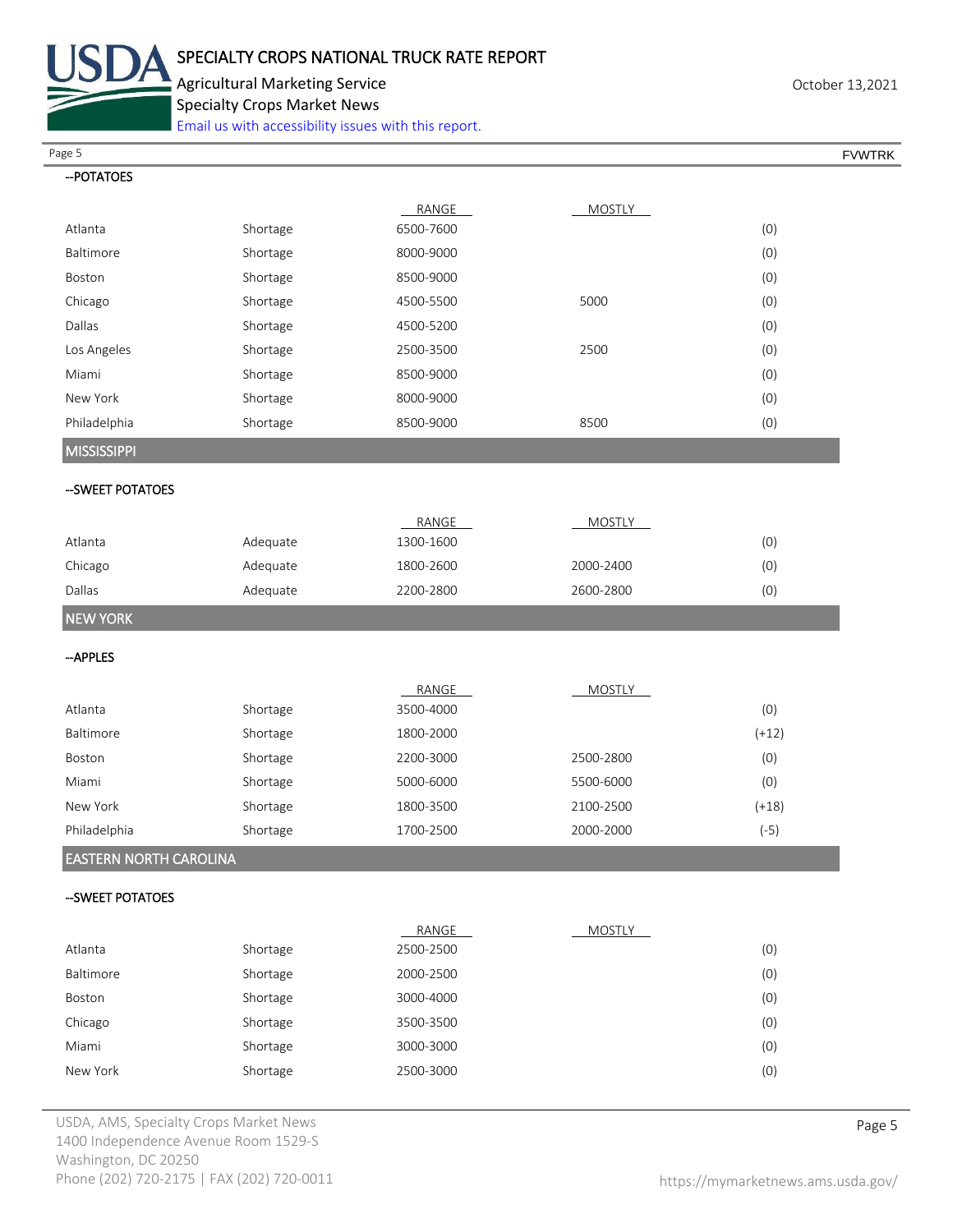

Agricultural Marketing Service **Containers** 2001 12:00 and 2001 12:00 and 2001 12:00 and 2001 13:2021 Specialty Crops Market News

[Email us with accessibility issues with this report.](mailto:mars@ams.usda.gov?subject=508%20Inquiry/Report)

Philadelphia Shortage 2200-2400 (0)

Page 6 FVWTRK

MEXICO CROSSINGS THROUGH SOUTH TEXAS

#### --PEPPERS, ANAHEIM, PEPPERS, BELL TYPE, PEPPERS, HABANERO, PEPPERS, JALAPENO, PEPPERS, POBLANO, PEPPERS, SERRANO, TOMATOES, GRAPE TYPE, TOMATOES, PLUM TYPE, BROCCOLI, CARROTS, CHAYOTE, CILANTRO, CUCUMBERS, LIMES, MANGOES, PAPAYA, PINEAPPLES, TOMATILLOS, TOMATOES AND WATERMELONS

|                                  |          | RANGE     | <b>MOSTLY</b> |         |
|----------------------------------|----------|-----------|---------------|---------|
| Atlanta                          | Adequate | 3700-4000 | 3800-3900     | $(+5)$  |
| Baltimore                        | Adequate | 5500-5800 | 5600-5700     | (+2)    |
| <b>Boston</b>                    | Adequate | 6400-6600 |               | $(-2)$  |
| Chicago                          | Adequate | 3700-4400 | 3900-4100     | $(+4)$  |
| Dallas                           | Adequate | 1600-1800 | 1600-1700     | (0)     |
| Los Angeles                      | Adequate | 3000-3500 | 3200-3300     | $(-11)$ |
| Miami                            | Adequate | 4200-4800 | 4500-4600     | (-2)    |
| New York                         | Adequate | 6000-6800 | 6200-6400     | $(-5)$  |
| Philadelphia                     | Adequate | 5800-6400 | 6100-6200     | $(+2)$  |
| Seattle                          | Adequate | 6400-6800 |               | $(+4)$  |
| <b>COLUMBIA BASIN WASHINGTON</b> |          |           |               |         |

# --ONIONS, DRY AND POTATOES

|             |          | RANGE      | <b>MOSTLY</b> |     |
|-------------|----------|------------|---------------|-----|
| Atlanta     | Shortage | 8600-9800  |               | (0) |
| Dallas      | Shortage | 6800-7200  |               | (0) |
| Los Angeles | Shortage | 2800-3400  |               | (0) |
| Miami       | Shortage | 9500-10000 |               | (0) |
| New York    | Shortage | 9000-10400 |               | (0) |

# YAKIMA VALLEY AND WENATCHEE DISTRICT WASHINGTON

#### --APPLES AND PEARS

|              |          | RANGE      | <b>MOSTLY</b> |                  |
|--------------|----------|------------|---------------|------------------|
| Atlanta      | Shortage | 8500-10000 | 9000-9500     | $\left( \right)$ |
| Baltimore    | Shortage | 9000-10400 | 9100-9700     | $(+2)$           |
| Boston       | Shortage | 9800-11500 | 10000-10700   | $(+4)$           |
| Chicago      | Shortage | 6700-7700  | 7000-7500     | $(+3)$           |
| Dallas       | Shortage | 6500-7400  | 6600-7100     | $(+2)$           |
| Los Angeles  | Shortage | 2400-3200  | 2600-3000     | (0)              |
| Miami        | Shortage | 9600-11300 | 10200-10700   | $(+3)$           |
| New York     | Shortage | 9500-11000 | 9600-10300    | $(+2)$           |
| Philadelphia | Shortage | 9100-10500 | 9300-9900     | $(+2)$           |
|              |          |            |               |                  |

#### CENTRAL WISCONSIN

USDA, AMS, Specialty Crops Market News **Page 6** 1400 Independence Avenue Room 1529-S Washington, DC 20250 Phone (202) 720-2175 | FAX (202) 720-0011 <https://mymarketnews.ams.usda.gov/>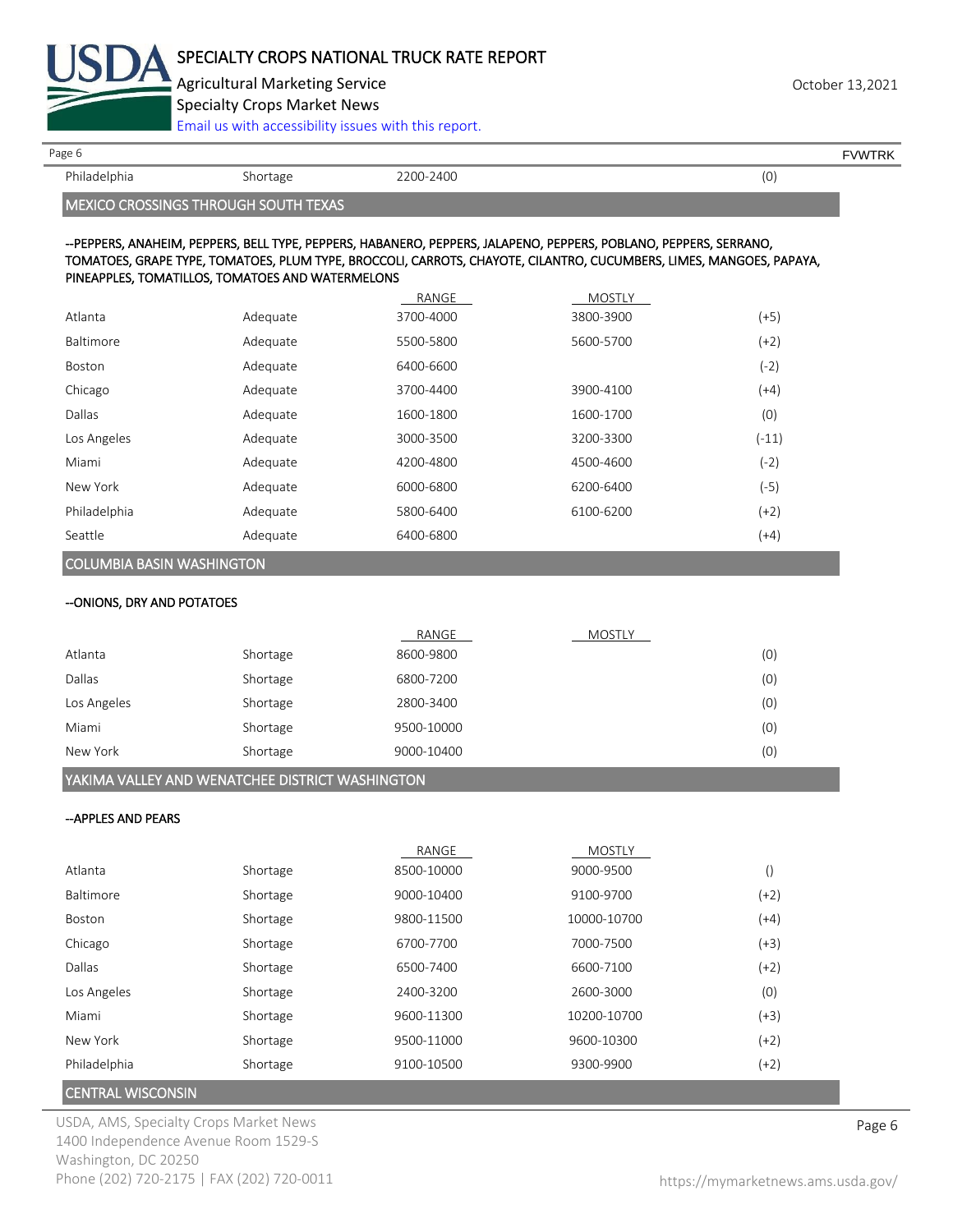

Specialty Crops Market News

[Email us with accessibility issues with this report.](mailto:mars@ams.usda.gov?subject=508%20Inquiry/Report)

Page 7 FOUNTRK And the set of the set of the set of the set of the set of the set of the set of the set of the set of the set of the set of the set of the set of the set of the set of the set of the set of the set of the s

#### --ONIONS, DRY AND POTATOES

|              |                 | RANGE     | MOSTLY    |     |
|--------------|-----------------|-----------|-----------|-----|
| Atlanta      | Shortage        | 4250-5100 |           | (0) |
| Baltimore    | Shortage        | 5100-5525 |           | (0) |
| Boston       | Shortage        | 5100-5950 | 5525-5950 | (0) |
| Chicago      | Slight Shortage | 1063-1200 |           | (0) |
| Miami        | Shortage        | 5950-6800 | 6000-6000 | (0) |
| New York     | Shortage        | 5100-5950 | 5525-5950 | (0) |
| Philadelphia | Shortage        | 5100-5525 |           | (0) |